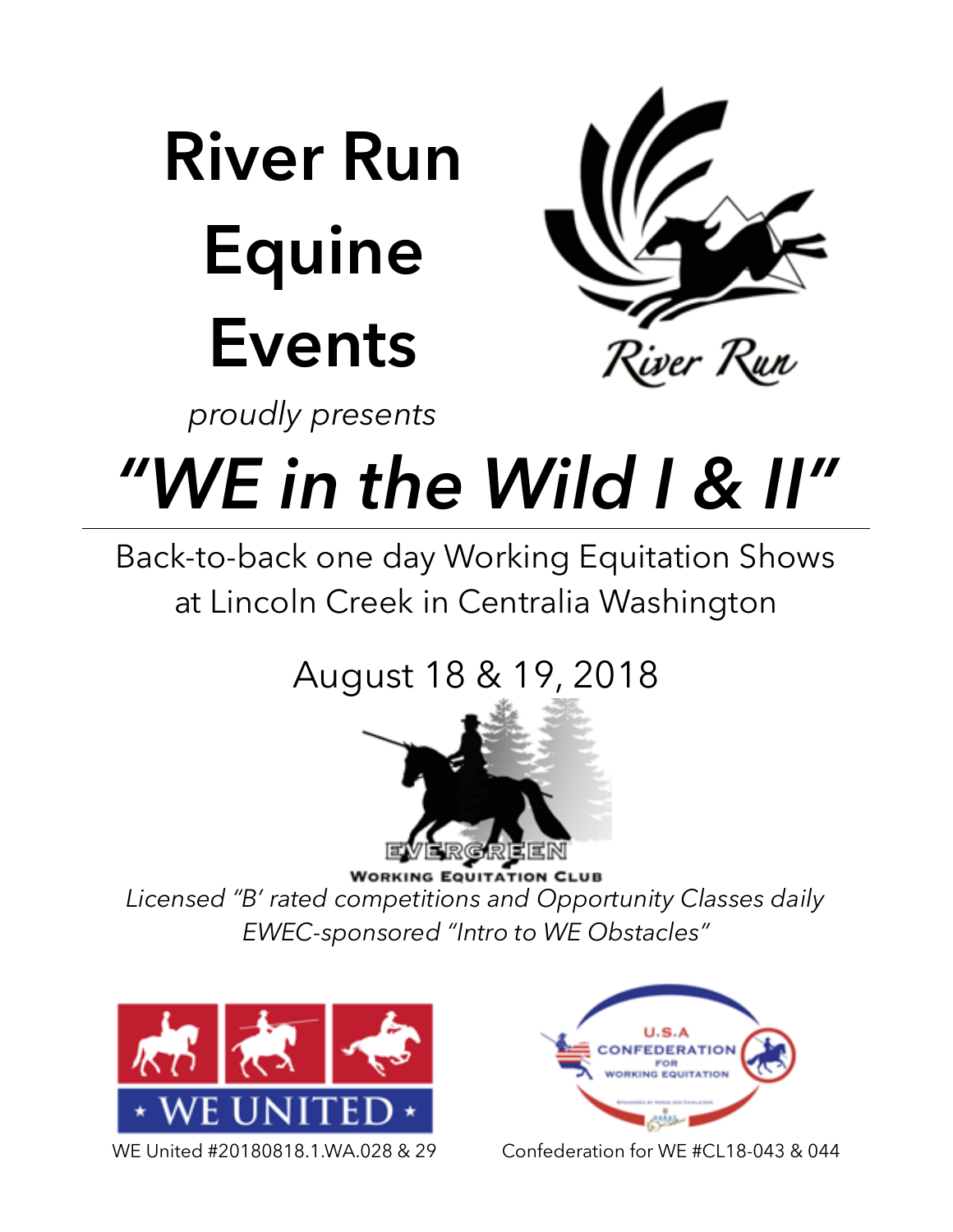#### **River Run "WE in the WIld" Working Equitation Shows**  August 18 &19, 2018 828 Lincoln Creek Rd, Centralia WA 98531

*Join us for these intimate shows in the incredibly scenic Lincoln Creek valley! Offering a full Working Equitation competition each day, levels Introductory (Level 1) through Intermediate B (Level 5), as well as Opportunity Ease of Handling classes for horses and/or riders who are new to the sport. Evergreen Working Equitation Club (EWEC) will offer an informal "Introduction to the WE Obstacles" workshop on Saturday afternoon after the completion of the day's show.* 

*\*\*\*\*\*\*\*\*\*\*\*\*\*\*\*\*\*\*\*\*\*\*\*\*\*\*\*\*\*\*\*\*\*\*\*\*\*\*\*\*\*\*\*\*\*\*\*\*\*\*\*\*\*\*\*\*\*\*\*\*\*\*\*\*\** 

Two separate back-to-back one day WE United and Confederation for Working Equitation licensed 'B' Working Equitation Competitions at scenic Lincoln Creek in Centralia. Introductory, Novice A/B, Intermediate A/B levels offered daily. Introductory and Novice A \*\*Opportunity EOH Classes daily. Enter one or both days. Judge: Susan Watkins, "r" California.

All phases and levels will compete on grass. The turf at Lincoln Creek is spectacular due to annual winter flooding, and we're excited to offer the first competition on grass in the PNW. The obstacles and courses will be professionally built as you've come to expect from a River Run competition. The competition area perimeter will be flagged, but is not permanently enclosed.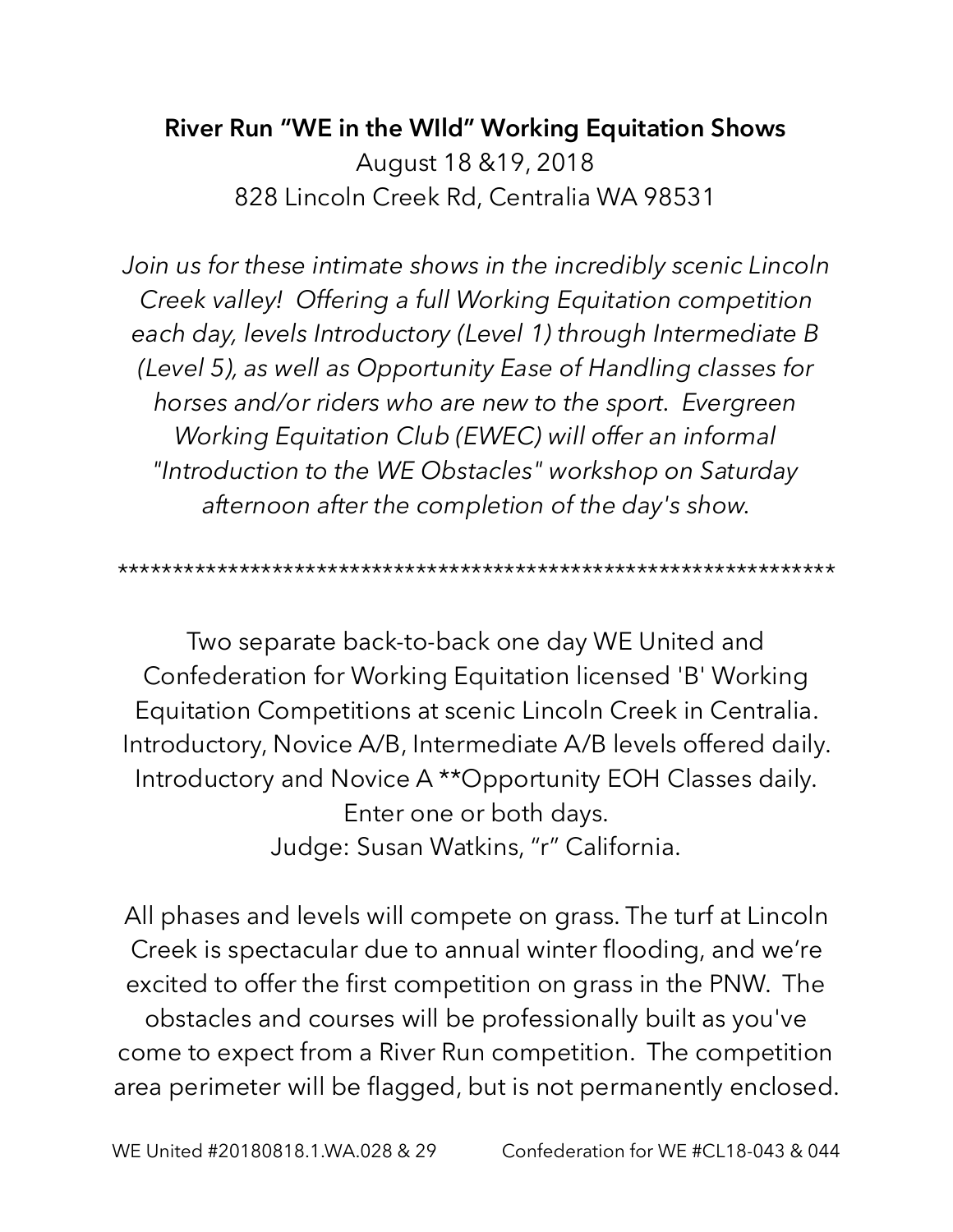One horse/rider pair per entry. Entry must be complete and accompanied by payment to be accepted. Entries limited to 12 riders per day and accepted in order of complete entry reception. ALL riders MUST wear an ASTM/SEI approved helmet at all times while mounted, regardless of riding discipline. Riders need to check in with the office, sign release forms and obtain exhibitor numbers prior to riding on site.

#### ENTRIES:

Limited entries available (only 12/day). Entry fee (per show): full trials all levels: \$115 \*\*Opportunity Classes: Intro, Novice A (EOH only): \$50 per class

#### ONI INF ENTRY ONLY

Entries open July 9 for EWEC members, July 18 for nonmembers. Closing date: August 1. Entries must be complete and paid in full to be accepted. Full refunds minus \$30 nonrefundable office fee if prior to closing date. After closing date, no refunds unless place can be filled from waitlist. Waitlisted riders will receive full refund if we are unable to accept their entry due to oversubscription.

#### PAYMENT:

Payment may be made via PayPal ([paypal.me/RiverRunEquine\)](http://paypal.me/RiverRunEquine). Follow link in online entry to PayPal form. No invoices will be sent. Payment must accompany entry to be complete.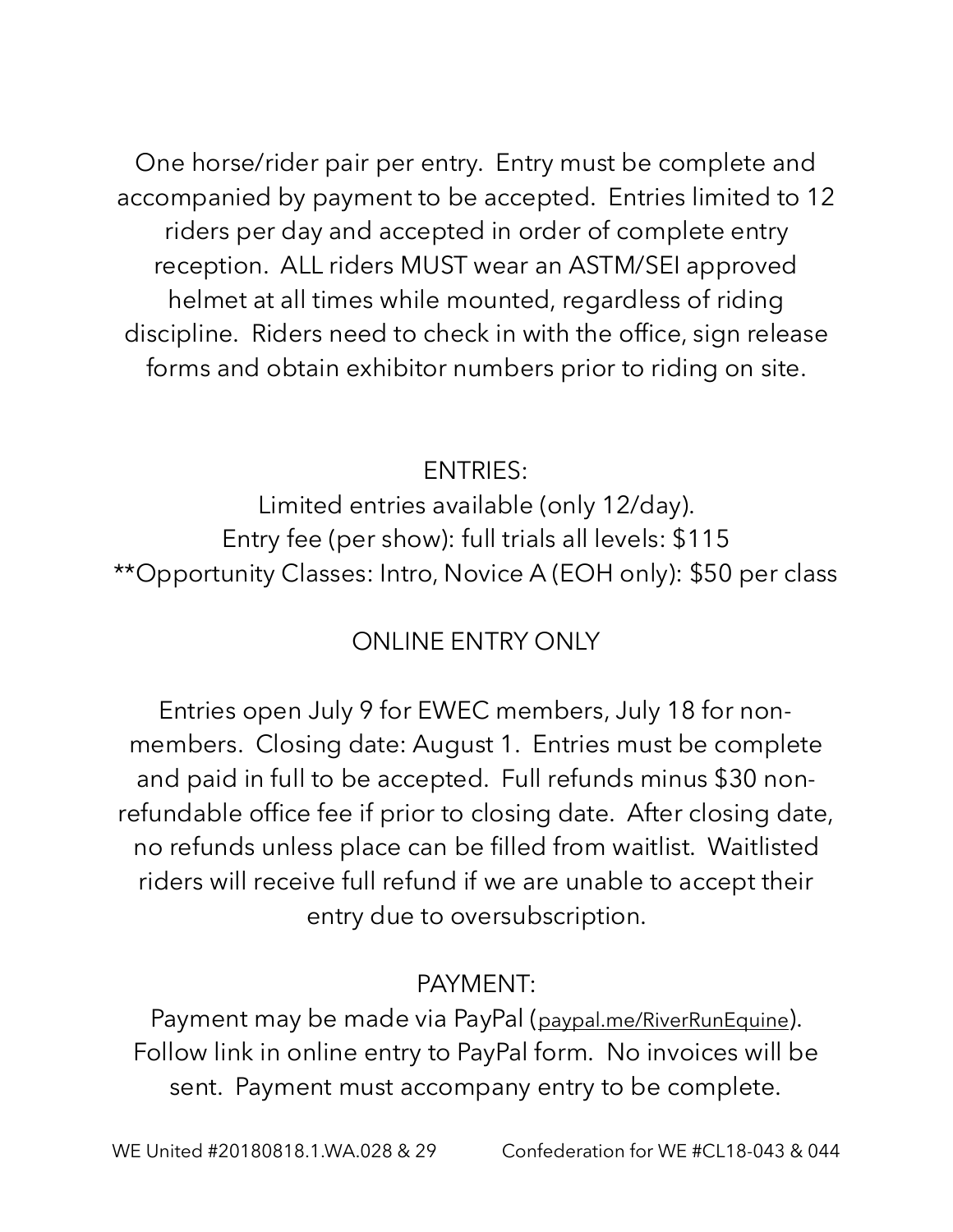#### AWARDS:

Ribbons to 3rd in each trial, awards to 5th for overall placings in each level daily. Medals for the highest Dressage, Ease of Handling, Speed, and Opportunity score each day.

#### STABLING:

No stabling on grounds, but you're welcome to work from/tie to your trailer or bring a portable corral. Approximately 10 outdoor panel stalls are available on site for daily rental. A few stalls may be available at nearby farm at an a additional charge- contact Becky at becky@riverrunequine.com. Plentiful overnight stabling is available at farm approximately 12 miles away from the event site at Rainbow Meadow Farm (4811-176th Ave SW, Rochester WA) Call Annie to reserve: 360-827-3627.

#### CAMPING:

Dry camping (no hookups) available at no cost. Bring your own (human) drinking water, as water onsite is non-potable. No fires/flames/outdoor cooking due to fire risk.

#### *\*\*OPPORTUNITY CLASSES:*

*\*\*Opportunity classes are a way for new riders/horses who have not yet shown in recognized WE shows to gain experience riding in a rated WE show environment with minimal cost. No memberships or horse registration are required. These classes will be judged separately from the rated show, and do not count for points or lifetime rider medals. Riders will receive written score sheets and be eligible for class awards. EOH rounds available each day at Intro and Novice A levels.*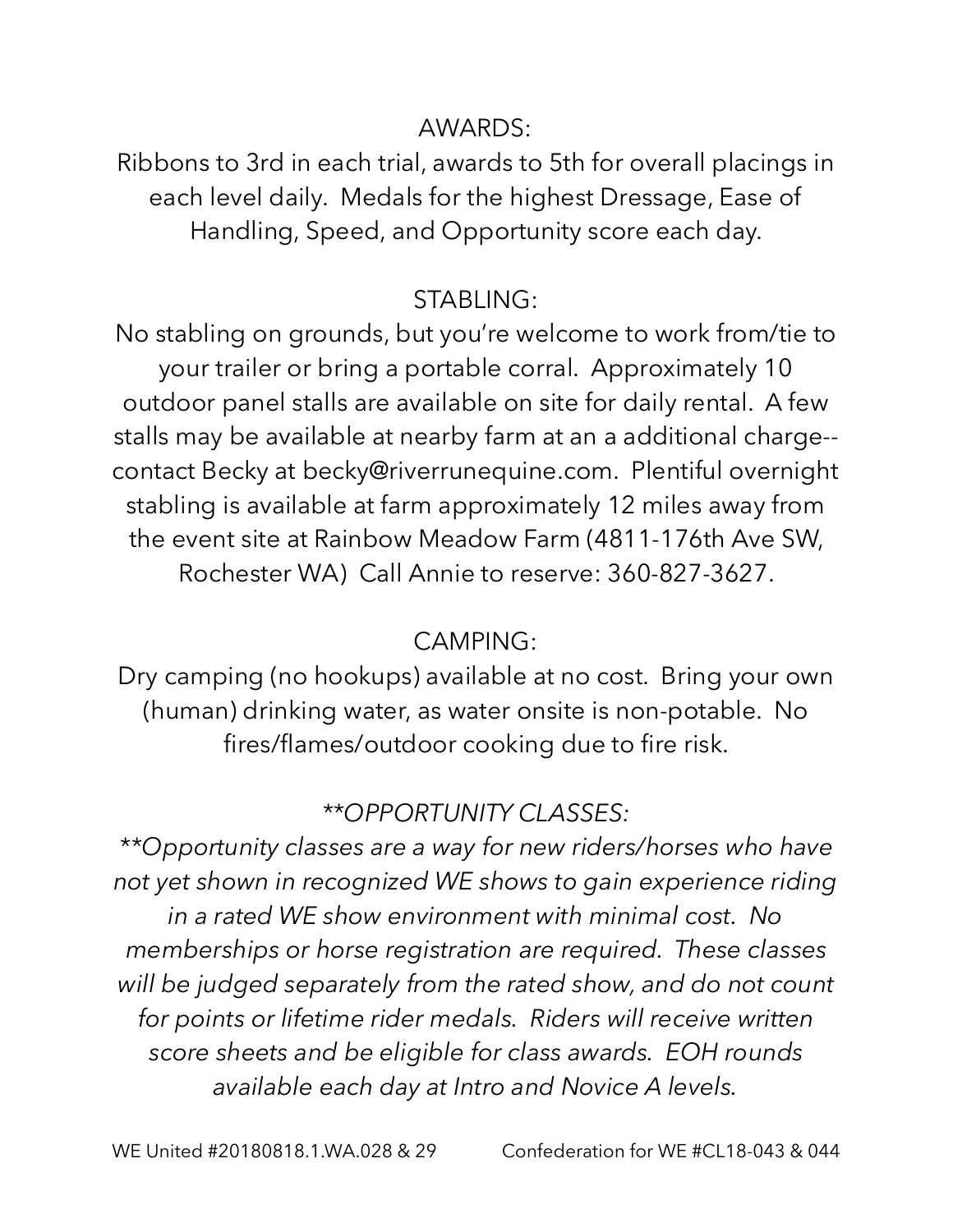#### LICENSED SHOW:

These shows are dual licensed "B" rated Working Equitation Shows. All riders will compete in Dressage and Ease of Handling Phases. Novice A and above will also compete in a Speed Phase. This show is run under the United Stated Rules for Working Equitation.

MEMBERSHIP REQUIREMENTS: This show is licensed with WE United and the Confederation for WE. To compete in the show, RIDERS must be MEMBERS of BOTH ORGANIZATIONS (or pay non-member fee for each show) **AND** HORSES must be registered with BOTH ORGANIZATIONS. Contact Becky becky@riverrunequine.com with any questions. \*\*Opportunity Classes: no memberships required.

WE United: Rider must be a member or pay a \$15/show nonmember fee. Horses must be registered with WE United (available free at [www.weunited.us](http://www.weunited.us))

Confederation for Working Equitation: Rider must have an individual or group (GMO) membership or pay a \$30/show nonmember fee. Pacific Northwest riders may join the Evergreen Working Equitation Club (GMO) for \$10/year. Horse registration is required all competing horses (\$20 lifetime registration at [confederationwe.us](http://confederationwe.us).)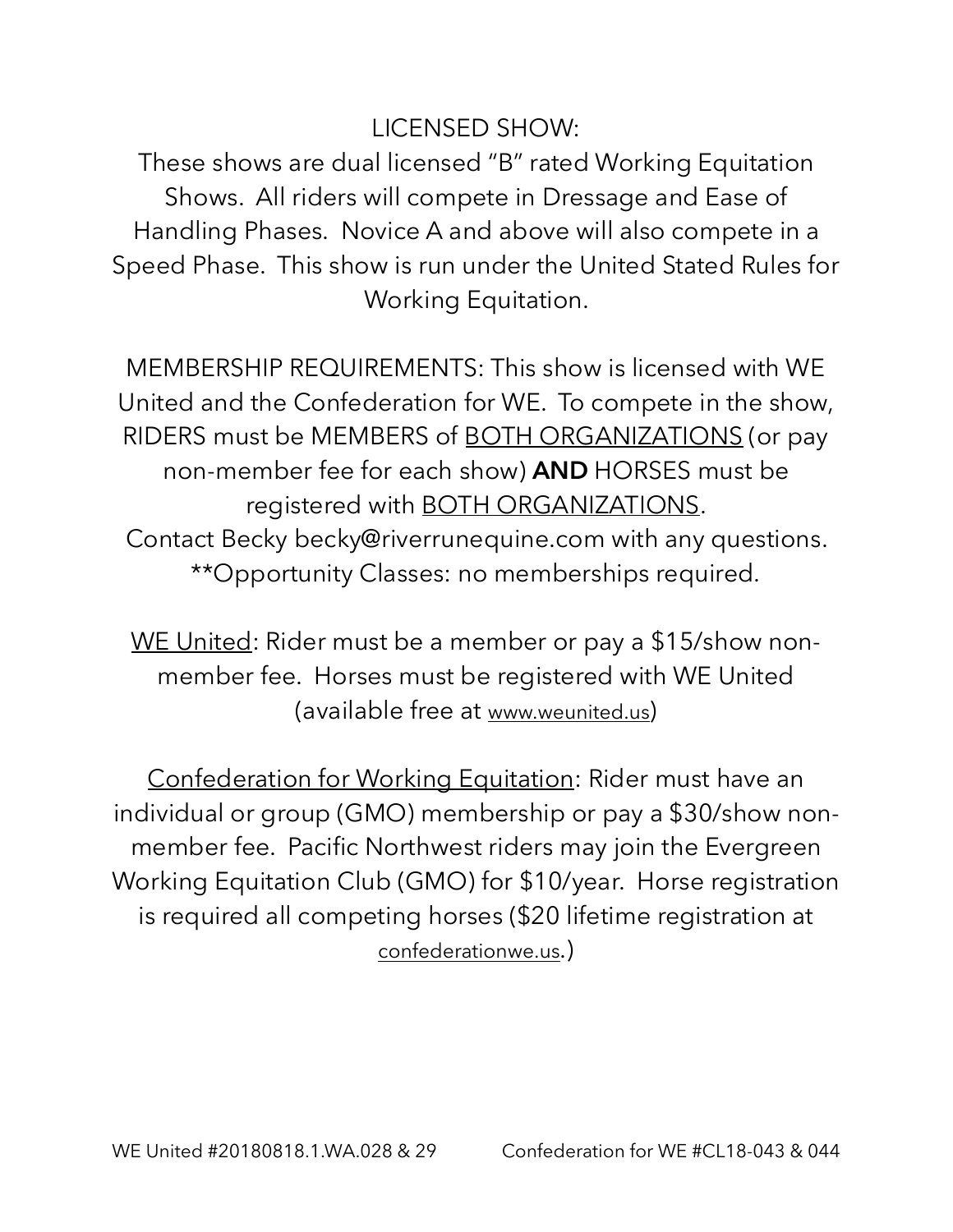*TENTATIVE SCHEDULE:*  Saturday: Office opens 7AM-- packets and course maps available. EOH course opens to walk at 9AM. Dressage start 8AM (all levels--expected order of go: highest level to lowest: ) EOH Official Coursewalk Ease of Handling (all levels) Speed Coursewalk Speed (Intermediate B--Novice A) Reset obstacles (everyone!) Awards (all levels) EWEC "Intro to WE Obstacles Workshop" (time to be determined-- estimated start 4PM) Group dinner in historic downtown Centralia (9 miles away) following the end of day's events.

Sunday:

Office opens 7AM-- packets and course maps available. EOH course opens to walk at 9AM. Dressage start 8AM (all levels, highest levels first) EOH Coursewalk Ease of Handling (all levels) Speed Coursewalk Speed (Intermediate B--Novice A) Pick up obstacles (everyone!) Awards (all levels)